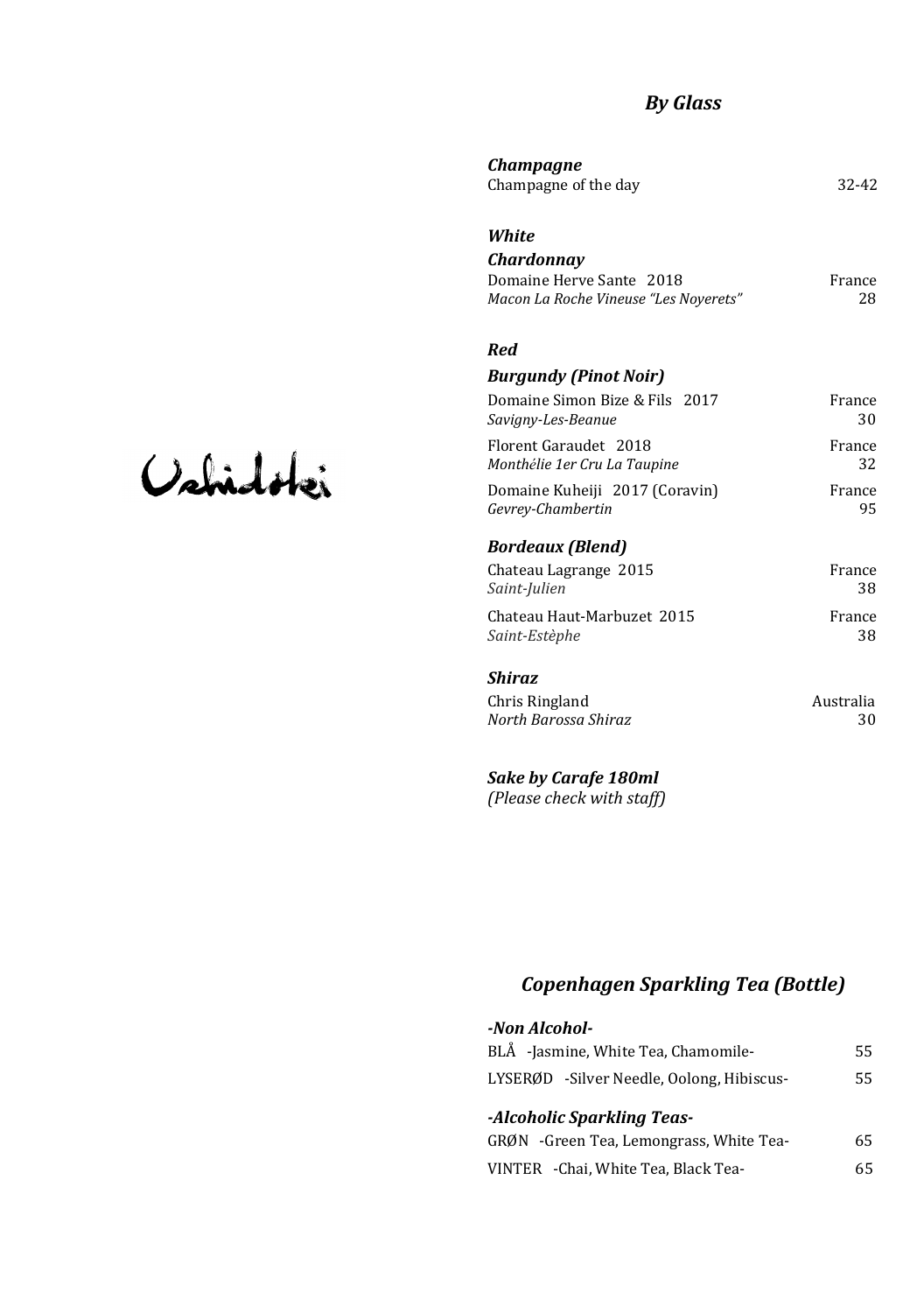# *Champagne/Sparkling*

## *Assemblage*

| France                                                                   |
|--------------------------------------------------------------------------|
| 80                                                                       |
|                                                                          |
| France                                                                   |
| 250                                                                      |
| Pure and fresh on the palate, complex and concentrate with chalky        |
| France                                                                   |
| 330                                                                      |
| Rich, concentrated and fresh. Dried flower, apricot and pastry nose      |
| France                                                                   |
| 380                                                                      |
| Citrus, apricot and pear nose, complements by hint of nuts. Full-bodied, |
|                                                                          |

## *Blanc de Blancs*

| France                                                                   |
|--------------------------------------------------------------------------|
| 200                                                                      |
|                                                                          |
| France                                                                   |
| 250                                                                      |
| Layer of fleshy, pure, dark berries complexity with hint of chalky and   |
| France                                                                   |
| 280                                                                      |
| Tasty citrus, green apple notes and minerality. Lively and chalky finish |
|                                                                          |

#### *Blanc de Noirs*

| C11 Christophe Mignon                                                                                      | France |
|------------------------------------------------------------------------------------------------------------|--------|
| ADN de Meunier Brut Nature NV                                                                              | 170    |
| Expressive nose of red fruits, floral aromas. Rich on the palate with<br>balanced acidity, taut minerality |        |
| C12 Egly-Ouriet                                                                                            | France |
| Blanc De Noirs Grand Cru NV                                                                                | 380    |
| Rich and very complex with nose of jellied fruits, plums, and peppers.<br>Long and powerful finishing      |        |
| C13 Bollinger 2013                                                                                         | France |
| <b>B13 Blanc de Noir Brut</b>                                                                              | 450    |
| Aromas of apple, almond, toasty. With mouth-watering acidity and<br>mineral on palate                      |        |

# *Rosé*

| C15 Marie Courtin 2015                                                                            | France |
|---------------------------------------------------------------------------------------------------|--------|
| Indulgence Extra Brut Rosé                                                                        | 270    |
| Aromas of wild red berries, verbena. Complex on palate with deliciously                           |        |
| tart finish                                                                                       |        |
| C16 Ulysse Collin 2016                                                                            | France |
| Les Maillons Rosé de Saignée Extra Brut                                                           | 280    |
| Beautiful dark red colour, rich and meaty. Bright red fruits and<br>mineral notes                 |        |
| C <sub>17</sub> Kenzo Estate                                                                      | USA    |
| YUI (Non-Sparkling Rosé)                                                                          | 280    |
| Beautiful light coral pink colour, bright acidity, lingering tropical<br>flavors, layered richnes |        |

# *White Wine*

## *Chardonnay*

| W01 Raoul Gautherin 2016                                                                               | France |
|--------------------------------------------------------------------------------------------------------|--------|
| Chablis 1er Cru Vaillons                                                                               | 130    |
| Good minerality with some green fruits nose and hint of apricot.<br>Medium body with great acidity     |        |
| W02 Guillemot-Michel 2015                                                                              | France |
| Vire-Clesse Quintaine                                                                                  | 140    |
| Rich tropical fruit nose, fresh minerality. Rich and well balanced on<br>palate with great finish      |        |
| W03 Beau Paysage 2019                                                                                  | Japan  |
| Chardonnay                                                                                             | 250    |
| W04 Chateau de Meursault 2017                                                                          | France |
| Meursault 1er Cru Charmes-Dessus                                                                       | 280    |
| Bright, fresh with citrus and honeysuckle. Well balanced on palate                                     |        |
| W05 Domaine Francois Carillon 2016                                                                     | France |
| Chassagne-Montrachet Premier Cru                                                                       | 290    |
| Aromas of citrus oil, ripe lemons and spices. Juicy-fruit palate with<br>great mineral                 |        |
| W06 Domaine Etienne Sauzet 2018                                                                        | France |
| Puligny-Montrachet 1er Cru La Garenne"                                                                 | 400    |
| Aromas of green apples, pear and nuts. Medium to full-bodied with<br>lingering acidity and long finish |        |
|                                                                                                        |        |

#### *Sauvignon Blanc*

| W21 Jonathan Pabiot<br>Pouilly Fume Predilection 2017<br>Fresh citrus aromas, clear, mineral with a tangy acidity    | France<br>150 |
|----------------------------------------------------------------------------------------------------------------------|---------------|
| W22 Kenzo Estate                                                                                                     | USA           |
| Asatsuyu, Napa Valley                                                                                                | 280           |
| Seductive aroma of lemon meringue, honeysuckle and hint of tropical<br>fruits. Rich and very complex with gorgeous   |               |
| W23 Didier Dagueneau                                                                                                 | France        |
| Pouilly Fume Pur Sang 2018                                                                                           | 250           |
| White fruits, lime and chalky nose. Tangy and smoky on the palate with<br>subtle mineral, great length on the finish |               |
| 1500ml<br>Pouilly Fume Pur Sang 2015                                                                                 | 550           |
| Yellow apple fruit flavours with macadamia nut, vanilla spices. Great<br>acidity and mineral on palate               |               |
| W25 Didier Dagueneau                                                                                                 | France        |
| Silex 2018                                                                                                           | 320           |
| Nose with bouquet of white flowers, citrus and herbs, concentrate<br>palate with bright acidity                      |               |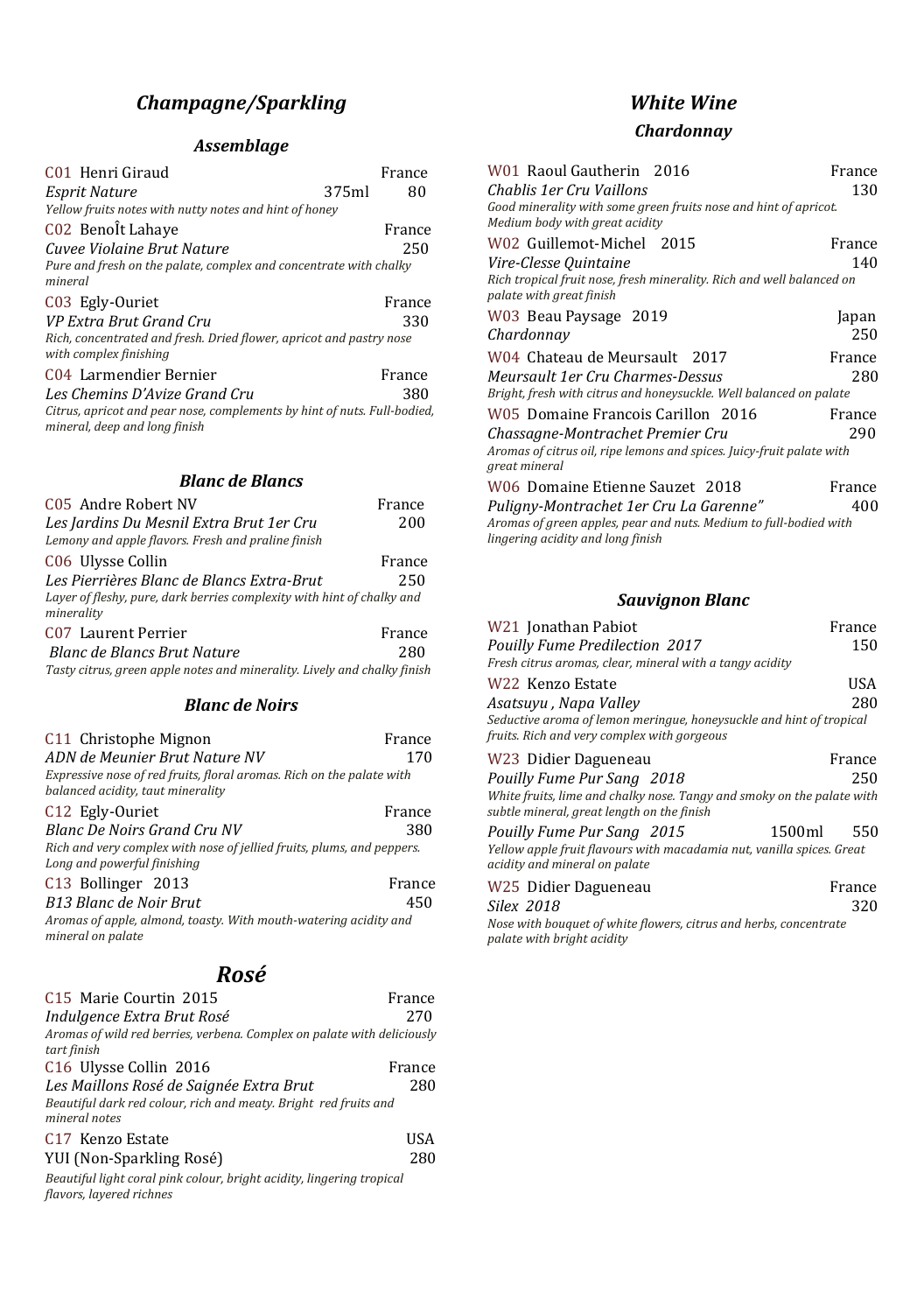# *White Wine*

## *Jacquère*

| W31 Olivier Pithon 2014                                                | France |
|------------------------------------------------------------------------|--------|
| Mon P'Tit Pithon Blanc (Maccabeu)                                      | 100    |
| A pure greed to the pretty yellow dress and bright with much freshness |        |

#### *Chenin Blanc*

W33 Nicolas Joly 2012 **France** *Savennieres Roche-aux-Moines "Clos de la Bergerie"* 230 *Expressive ripe, caramelised fruit nose, on palate is intensity and fresh* 

#### *Riesling*

| W35 Sato Riesling 2015 | New Zealand                                                                     |
|------------------------|---------------------------------------------------------------------------------|
| Central Otago          | 130                                                                             |
|                        | Wonderful mouthfeel underpinned by a delicious array of citrus and stone fruits |

#### *Clairette*

| W31 Chateau Simone 2017                    |                                                                 | France |
|--------------------------------------------|-----------------------------------------------------------------|--------|
| Palette, Provence                          |                                                                 | 150    |
| mineral with stone fruits and white pepper | Floral and fruity notes with fine woody touch. Complex and rich |        |

## *Savagnin*

| W32 Anne et Jean Francois Ganevat 2017              | France |
|-----------------------------------------------------|--------|
| Côtes du Jura "Les Résistants"                      | 300    |
| Complex nose of green fruits, nuts and spices aroma |        |

## *Orange Wine*

| W37 Serragghia 2014                                              | Italy |
|------------------------------------------------------------------|-------|
| Terre Siciliane IGP Zibibbo Bianco                               | 200   |
| Lots of dried fruits, apricot notes with nicely balanced acidity |       |
| W38 Beau Paysage "A hum" 2015                                    | Japan |
| Sauvignon Blanc Nuage                                            | 230   |

#### *Sweet Wine*

| W41 Carole Bouquet 2012                                                                                               |       | Italv   |
|-----------------------------------------------------------------------------------------------------------------------|-------|---------|
| Sangue D'Oro Passito Di Pantelleria                                                                                   | 500ml | 190     |
| Rich aromas of candied citrus rinds, marmalade, apricot, and mango.<br>Velvety palate, balanced with great minerality |       |         |
| W42 Didier Dagueneau 2015                                                                                             |       | France  |
| Jurançon Les Jardins de Babylone                                                                                      | 750ml | 260     |
| Nose of white flower, lemon and honey. Round and luscious on palate<br>with ample sweet finish                        |       |         |
| W44 Tokaj-Hétszölö                                                                                                    |       | Hungary |
| Aszú 5 Puttonyos                                                                                                      | 500ml | 230     |
| Rich, fill-bodied palate with dried fruits, apricot, and some melon<br>follow by hint of caramel                      |       |         |

## *Red Wine Pinot Noir*

| R01 Domaine Simon Bize & Fils 2017<br>Savigny-lès Beaune<br>Expressive fruit nose, supple tannins with a beautiful aromatic complexity                                                         | France<br>160      |
|------------------------------------------------------------------------------------------------------------------------------------------------------------------------------------------------|--------------------|
| R02 Domaine Naudin-Ferrand 2014<br>"Orchis Mascula" Hautes-Côtes de Beaune<br>Red cherry, tobacco, forest floor and sweet spices. Juicy on the palate with soft<br>tannins                     | France<br>180      |
| R03 Bass Phillip<br>2019<br><b>Estate Pinot Noir</b><br>Ripe fruits, dried flower and spices nose. Silky texture on the palate                                                                 | Australia<br>200   |
| R04 Domaine George Noellat 2018<br>Nuits-Saint-Georges (Ex-Château)<br>Medium-bodied, red fruits nose, cassis, oak and hint of spices. Concentrate<br>acidity and long fruity finish           | France<br>220      |
| R05 Domaine Jean Grivot 2018<br>Nuits-Saint-Georges "Aux Lavières"<br>Red fruits nose, spices, and oak. Juicy palate and long finish                                                           | France<br>220      |
| R06 Domain Georges Noellat 2018<br>Beaune 1er Cru "Les Tuvilains" (Ex-Domaine)<br>Fresh, red fruits nose and hint of oak. Soft and smooth tannins                                              | France<br>250      |
| R07 Domain De La Pousse d'Or 2016<br>Volnay Clos D'Audignac 1er Cru<br>Subtle bouquet with hint of vanilla, liquorice and caramel. Medium-bodied with<br>complex, gentle fine tannins          | France<br>250      |
| R08 Maxime Cheurlin Noellat 2016/2017<br>Gevrey-Chambertin VV (Ex-Domaine)<br>Mix of red berries and blue berries nose. Light earthy, fine and round on the<br>palate with fine-grained tannin | France<br>260      |
| R09 Bell Hill 2016<br>Pinot Noir<br>Complex nose of red fruits, roses, violets and spices. Silky yet tensile on the                                                                            | New Zealand<br>280 |
| palate<br>R10 Domaine Georges Noellat 2018<br>Vosne-Romanée (Ex-Domaine)<br>Mixed of red and dark fruits, flower and spices notes. Medium-bodied with hint<br>of minerality, fine depth finish | France<br>280      |
| R11 Maxime Cheurlin Noellat 2016<br>Chambolle-Musigny (Ex-Domaine)                                                                                                                             | France<br>280      |
| R12 Henri Boillot 2013<br>Pommard 1er Cru "Les Rugiens"<br>Perfumed and floral bouquet nose, medium-bodied with crisp tannins                                                                  | France<br>320      |
| R13 Domaine De La Côte<br>2018<br>La Cote, California<br>Bright red fruits, spices on nose. Smooth mouthfeel and long perfumed finish                                                          | USA<br>330         |
| R14 Domaine De La Côte<br>2018<br>Blooms Field, California<br>Red berries nose with hint of leather, mushroom and herbs. Round and smooth<br>palate                                            | USA<br>360         |
| R15 Domaine de Montille 2016<br>Volnay 1er Cru "Champans"<br>Toasty notes with restrained aromas of dark berries, lively acidity and notes of<br>licorice and herbs                            | France<br>340      |
| R16 Domaine Prieuré Roch 2018<br>Coteaux Bourguignons Rouge<br>Wild red fruits with some wet forest nose, medium+ acidity with fine tannins                                                    | France<br>340      |
| R17 Domaine Hubert Lignier 2016<br>Nuits-Saint-Georges 1er Cru Les Didiers<br>Rich crushed black fruits, Aromas of Asian spices and some wood. Extra length<br>and depth on the finish         | France<br>400      |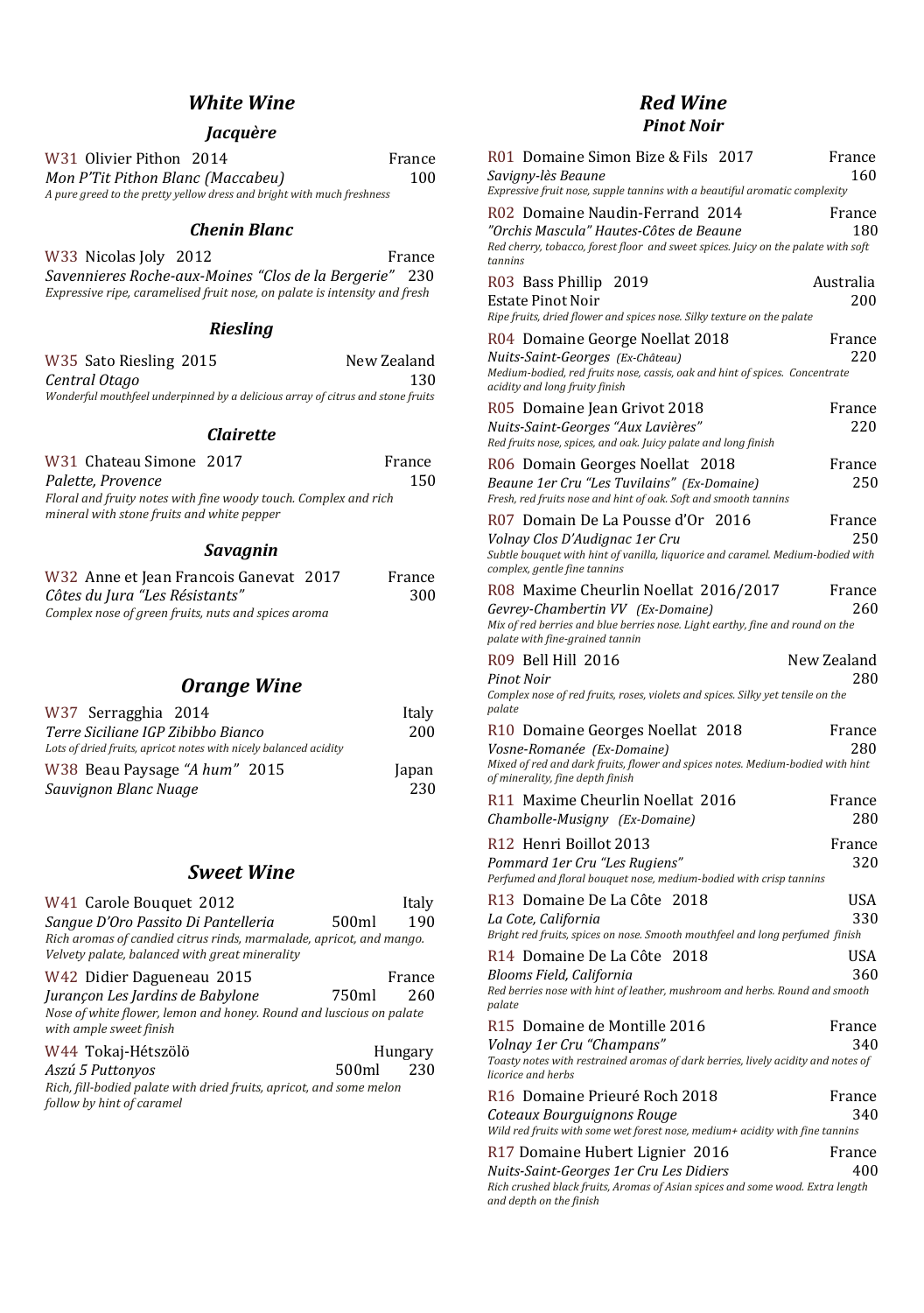# *Red Wine Classic Bordeaux Blend*

| R51 Kenzo Estate                                                                                    | USA                   |
|-----------------------------------------------------------------------------------------------------|-----------------------|
| Rindo, Napa Valley                                                                                  | 375ml 160 / 750ml 320 |
| Dark berries and tobacco nose, rich aroma with long aftertaste                                      |                       |
| R52 La Fugue de Nenin 2012                                                                          | France                |
| Pomerol                                                                                             | 210                   |
| Intense and spicy nose with black fruits, plum and vanilla                                          |                       |
| R53 Château Montrose 2012                                                                           | France                |
| La Dame de Montrose Saint-Estèphe                                                                   | 210                   |
| Floral, blackcurrant nose, tobacco, and cocoa with a hint of dried<br>herbs. Well balanced o palate |                       |
| R54 Château La Mission Haut-Brion 2012                                                              | France                |
| La Chapelle De La Mission, Pessac Leoanan                                                           | 250                   |
| Well-balanced with dark fruits, tobacco, dried plum on the nose, herbs<br>and cassis on palate      |                       |
| R56 Beau Paysage 2019                                                                               | Japan                 |
| La Montagne (100% Merlot)                                                                           | 280                   |
| Black fruit and floral nose, mushroom and earthy hint on the palate                                 |                       |
| R57 Beau Paysage 2019                                                                               | Japan                 |
| Le Vent (Cabernet Sauvignon & Merlot)                                                               | 280                   |
| Forest earthy nose with dark fruits aromas. Dry with high acidity and<br>medium plus tannins        |                       |
| R58 Mas Daumas Gassac 2011                                                                          | France                |
| <b>IGP Saint-Guilhem-le-Desert</b>                                                                  | 300                   |
| Black fruit nose with a hint of leather, mouth full with ripe tannins                               |                       |
| R59 Antinori 2012                                                                                   | Italy                 |
| Guado al Tasso                                                                                      | 360                   |
| Aroma of mint, mocha, plum, and spices. Full and silky tannin on palate                             |                       |
| R60 Overture by Opus One NV                                                                         | <b>USA</b>            |
| Opus One, Napa Valley                                                                               | 390                   |
| Full-bodied with dark fruit aromas and flavors with soft, supple mid-<br>palate                     |                       |
| R61 SENA 2013                                                                                       | <b>CHILE</b>          |
| Valle de Aconcaaua                                                                                  | 420                   |
| Rich aromas of black fruits, spices, and smoky. Full-bodied with                                    |                       |
| incredible fruit density, complex, great structure                                                  |                       |

# *Burgundy/ Beaujolais*

| R91 Michel Guigner 2014                                                                                          | France |
|------------------------------------------------------------------------------------------------------------------|--------|
| Moncailleux (100% Gamay)                                                                                         | 130    |
| Medium-bodied, black fruits with hint of herbs, a bit funky on nose.<br>Great structure and concentrate          |        |
| R93 Emmanuel Rouget 2019                                                                                         | France |
| Bourgogne Passetoutgrain (Gamay, Pinot Noir)<br>Red berries with fresh peppercorn nose, fine structure on palate | 170    |
| R94 Domaine Kuheiji 2017                                                                                         | France |
| Coteaux Bourguignons (Gamay,Pinot Noir)<br>Light-bodied with sweet strawberry notes. Bright acidity              | 210    |

## *Sangiovese*

| R82 Stella di Campalto 2016                                                                                         | Italy |
|---------------------------------------------------------------------------------------------------------------------|-------|
| Rosso di Montalcino                                                                                                 | 240   |
| Light red, Juicy, elegant and finesse with notes of red fruit                                                       |       |
| R83 Luce 2014                                                                                                       | Italy |
| Brunello di Montalcino                                                                                              | 320   |
| Complex and balsamic nuances with notes of kirsch and spices. Full-<br>bodied on the palate with silky soft tannins |       |

# *Red Wine*

# *Syrah/Grenache*

| R41 Jean-Louis Chave 2016                                                                                             | France |
|-----------------------------------------------------------------------------------------------------------------------|--------|
| St Joseph Syrah                                                                                                       | 220    |
| Floral, smoke earth nose. Elegant and silky with sweet tannins                                                        |        |
| R42 Domaine de la Janasse 2013                                                                                        | France |
| Chateauneuf-du-Pape Vieilles Vignes                                                                                   | 260    |
| Dark berry, herbs and earthy notes, concentrated, ripe and sweetness                                                  |        |
| on its tannin                                                                                                         |        |
| R43 Tardieu Laurent 2013                                                                                              | France |
| Hermitage                                                                                                             | 280    |
| Black cherries, cassis, violet aromas. Medium to full-bodied, sappy,<br>vibrant on palate with bright tannins         |        |
| R44 Domaine Peyre Rose 2003 / 2002                                                                                    | France |
| Coteaux du Languedoc "Clos des Cistes"                                                                                | 290    |
| Aroma of black fruits and spices, dense, mellow and harmony palate                                                    |        |
| R45 Paul Jaboulet Aîné 2013                                                                                           | France |
| Hermitage La Chapelle                                                                                                 | 390    |
| Rich black fruits, sweet spices notes with hint of powdered rock, silky<br>tannins with long finish                   |        |
| R46 Domaine du Pegau 2005                                                                                             | France |
| Châteauneuf-du-Pape Cuvée Laurence                                                                                    | 440    |
| Rich, full-bodied with ripe fruits, spices. Concentrate with moderate<br>tannin, intensity and fabulous length        |        |
| R47 Domaine de la Vieille Julienne 2006                                                                               | France |
| Réservé Châteauneuf-du-Pape                                                                                           | 470    |
| Full-bodied, notes if cassis, toasted bread, earth aromas with incredible<br>concentration and long racy sweet finish |        |

## *Nebbiolo*

| R71 Elio Sandri 2015                                                                                        | Italy |
|-------------------------------------------------------------------------------------------------------------|-------|
| Barolo Perno Riserva                                                                                        | 220   |
| Aromas of blue flowers, ripe dark berries, licorice. Fresh acidity with mineral<br>note and refined tannins |       |
| R72 Paolo Conterno 2010                                                                                     | Italy |
| Barolo Riserva Ginestra                                                                                     | 430   |
| Aromas of dark fruits, lavender and hint of cedar. Lively and intense, generous<br>tannins on the palate    |       |

## *Others*

| R75 Zenato 2016                                                                                                    | Italy     |
|--------------------------------------------------------------------------------------------------------------------|-----------|
| Classico Riserva Sergio Zanato (Amarone)                                                                           | 320       |
| Dark berries, floral with full of exotic spices, intensely long finishing                                          |           |
| R76 CARO 2012                                                                                                      | Argentine |
| Barons de Rothschild & Catena, Mendoza                                                                             | 250       |
| Full-bodied, plenty of dark fruits, cedar, tobacco and earthy spices.<br>Silky tannins and long finish             |           |
| R77 Quintarelli Giuseppe 2019                                                                                      | Italv     |
| Veneto Primofiore                                                                                                  | 240       |
| Fruity nose, red cherries, cassis, tobacco and pepper. On the palate soft<br>tannins, hint of spices and chocolate |           |
| R78 Dal Forno Romano 2013                                                                                          | Italy     |
| Valpolicella Superiore                                                                                             | 340       |
| Rich dark fruits, spices. Mouthfeel with barbeque flavor aftertaste                                                |           |
| R79 Quintarelli Giuseppe 2010                                                                                      | Italy     |
| Rosso del Bepi                                                                                                     | 420       |
| Full-bodied with ripe dark fruits, sweet cherry, salty mineral, hint of<br>coffee on palate                        |           |
| R80 Artadi 2015                                                                                                    | Spain     |
| El Carretil, Laguardia                                                                                             | 480       |
| Full-bodied, bold and elegant nose with red fruits, mint and spices.<br>Velvety tannins and great lingering finish |           |